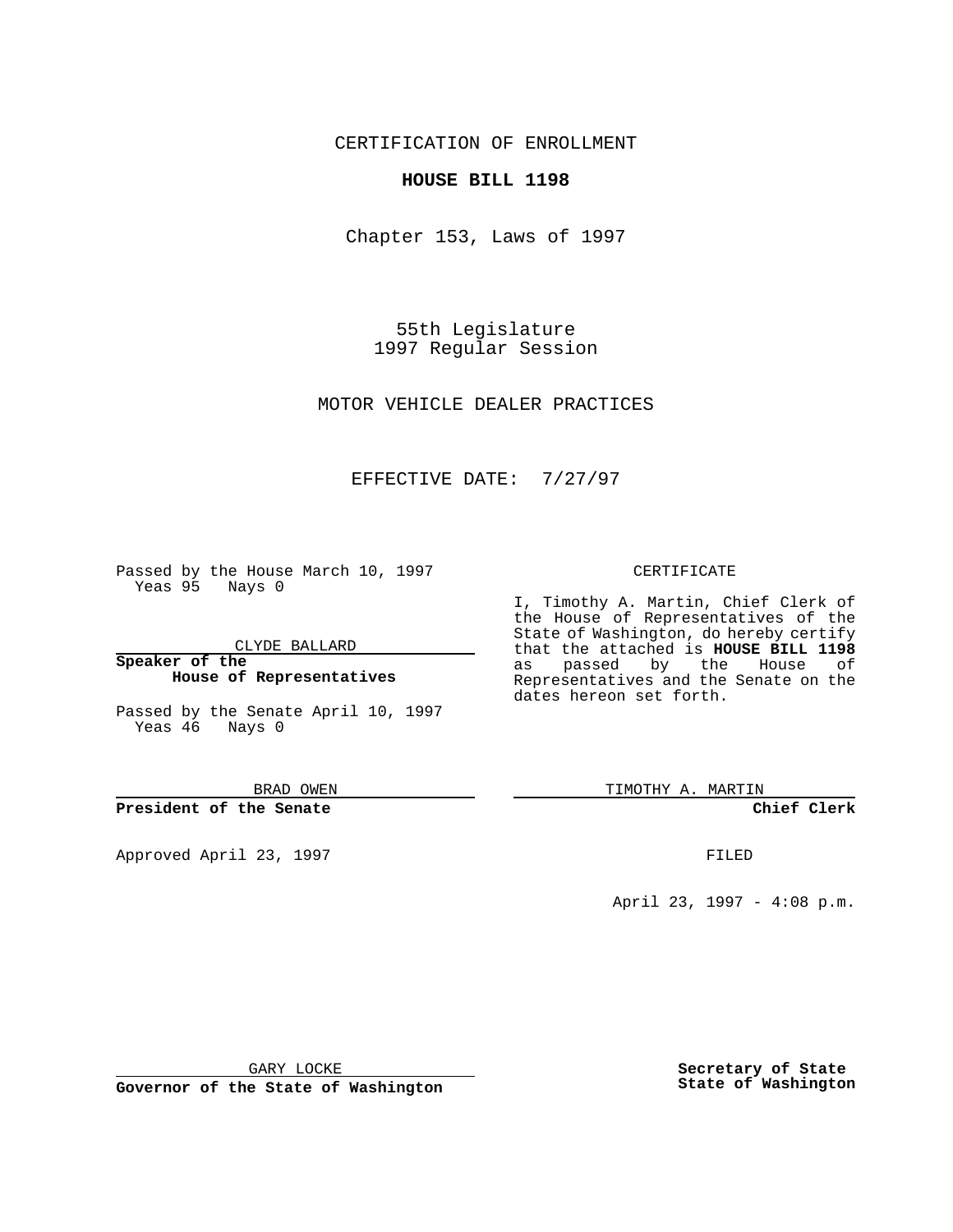## **HOUSE BILL 1198** \_\_\_\_\_\_\_\_\_\_\_\_\_\_\_\_\_\_\_\_\_\_\_\_\_\_\_\_\_\_\_\_\_\_\_\_\_\_\_\_\_\_\_\_\_\_\_

\_\_\_\_\_\_\_\_\_\_\_\_\_\_\_\_\_\_\_\_\_\_\_\_\_\_\_\_\_\_\_\_\_\_\_\_\_\_\_\_\_\_\_\_\_\_\_

Passed Legislature - 1997 Regular Session

**State of Washington 55th Legislature 1997 Regular Session**

**By** Representatives Mitchell, Fisher, Robertson, Johnson, Costa and L. Thomas

Read first time 01/17/97. Referred to Committee on Transportation Policy & Budget.

1 AN ACT Relating to motor vehicle dealer practices; and amending RCW 2 46.70.180.

3 BE IT ENACTED BY THE LEGISLATURE OF THE STATE OF WASHINGTON:

4 **Sec. 1.** RCW 46.70.180 and 1996 c 194 s 3 are each amended to read 5 as follows:

6 Each of the following acts or practices is unlawful:

 (1) To cause or permit to be advertised, printed, displayed, published, distributed, broadcasted, televised, or disseminated in any manner whatsoever, any statement or representation with regard to the sale or financing of a vehicle which is false, deceptive, or misleading, including but not limited to the following:

 (a) That no down payment is required in connection with the sale of a vehicle when a down payment is in fact required, or that a vehicle 14 may be purchased for a smaller down payment than is actually required; (b) That a certain percentage of the sale price of a vehicle may be financed when such financing is not offered in a single document 17 evidencing the entire security transaction;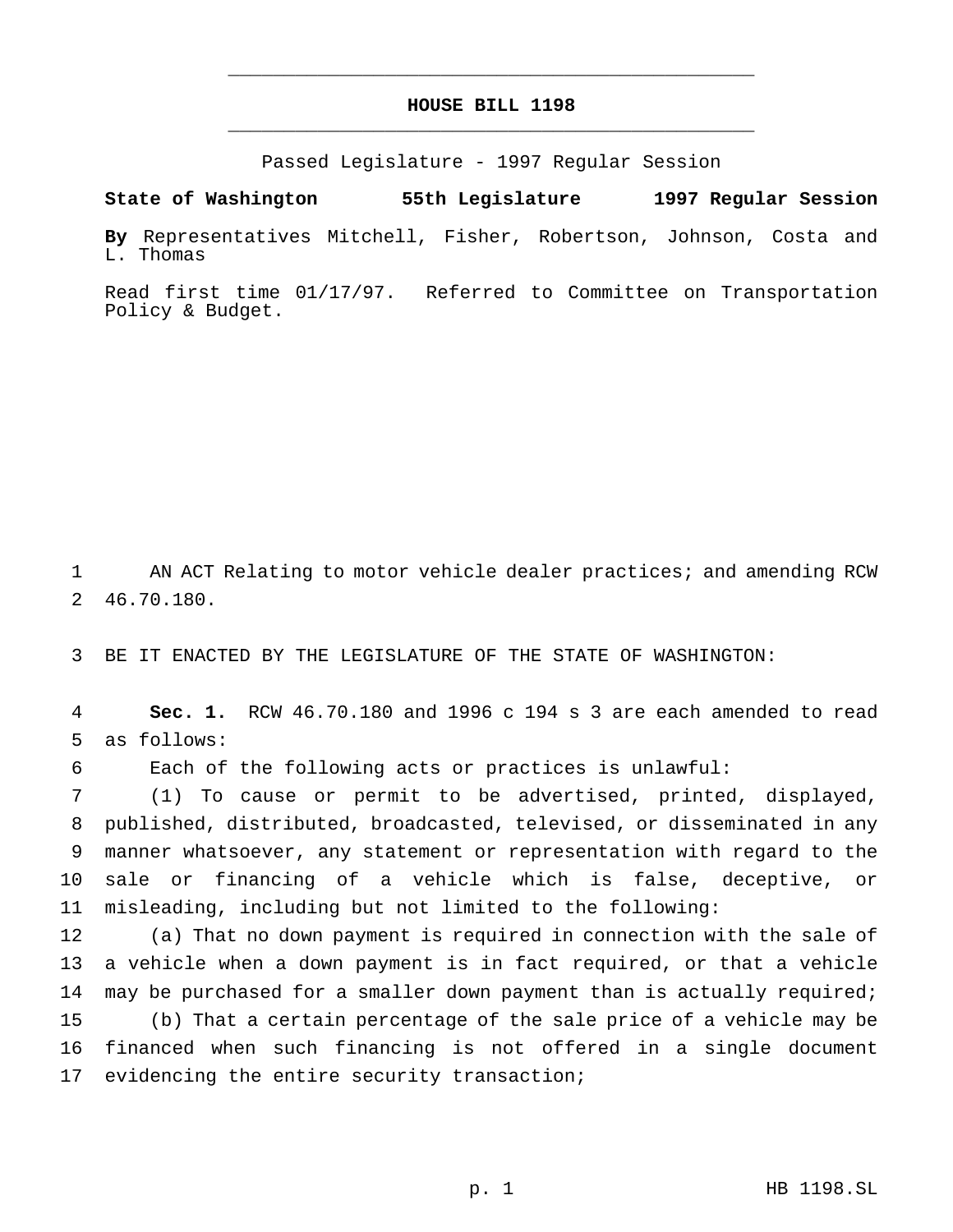(c) That a certain percentage is the amount of the service charge to be charged for financing, without stating whether this percentage charge is a monthly amount or an amount to be charged per year;

 (d) That a new vehicle will be sold for a certain amount above or below cost without computing cost as the exact amount of the factory invoice on the specific vehicle to be sold;

 (e) That a vehicle will be sold upon a monthly payment of a certain amount, without including in the statement the number of payments of that same amount which are required to liquidate the unpaid purchase price.

 (2) To incorporate within the terms of any purchase and sale agreement any statement or representation with regard to the sale or financing of a vehicle which is false, deceptive, or misleading, including but not limited to terms that include as an added cost to the selling price of a vehicle an amount for licensing or transfer of title of that vehicle which is not actually due to the state, unless such amount has in fact been paid by the dealer prior to such sale.

 (3) To set up, promote, or aid in the promotion of a plan by which vehicles are to be sold to a person for a consideration and upon further consideration that the purchaser agrees to secure one or more persons to participate in the plan by respectively making a similar purchase and in turn agreeing to secure one or more persons likewise to join in said plan, each purchaser being given the right to secure money, credits, goods, or something of value, depending upon the number of persons joining the plan.

 (4) To commit, allow, or ratify any act of "bushing" which is defined as follows: Taking from a prospective buyer of a vehicle a written order or offer to purchase, or a contract document signed by the buyer, which:

 (a) Is subject to the dealer's, or his or her authorized representative's future acceptance, and the dealer fails or refuses 32 within ((forty-eight hours)) three calendar days, exclusive of Saturday, Sunday, or legal holiday, and prior to any further 34 negotiations with said buyer, either (i) to deliver to the buyer 35 (( $either$ )) the dealer's signed acceptance<sub>r</sub> or (( $all$  copies of)) (ii) to 36 void the order, offer, or contract document ((together with)) and 37 tender the return of any initial payment or security made or given by the buyer, including but not limited to money, check, promissory note, vehicle keys, a trade-in, or certificate of title to a trade-in; or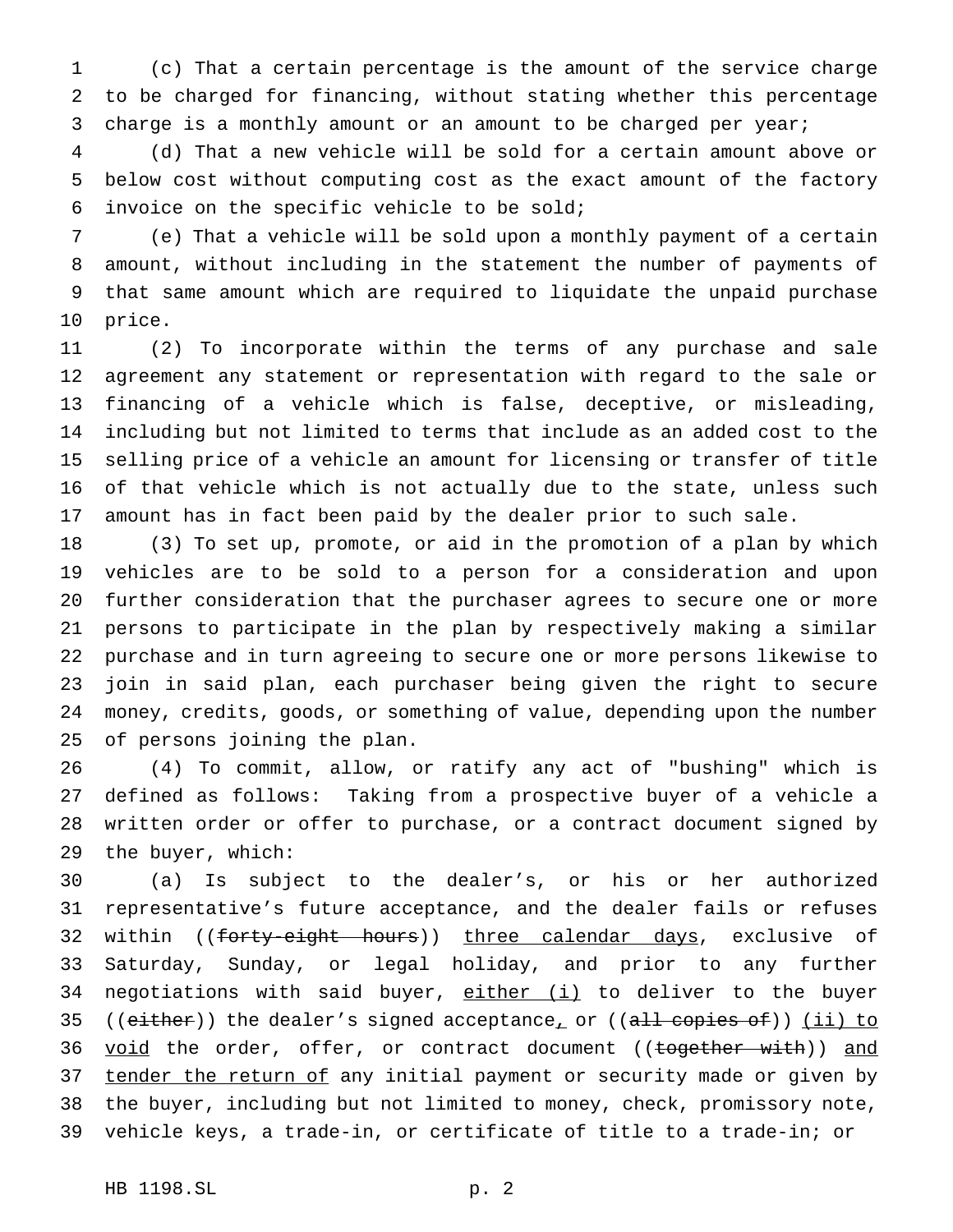(b) Permits the dealer to renegotiate a dollar amount specified as trade-in allowance on a vehicle delivered or to be delivered by the buyer as part of the purchase price, for any reason except:

 (i) Failure to disclose that the vehicle's certificate of ownership has been branded for any reason, including, but not limited to, status as a rebuilt vehicle as provided in RCW 46.12.050 and 46.12.075; ((and)) or

 (ii) Substantial physical damage or latent mechanical defect occurring before the dealer took possession of the vehicle and which could not have been reasonably discoverable at the time of the taking of the order, offer, or contract; or

12 (iii) Excessive additional miles or a discrepancy in the mileage. "Excessive additional miles" means the addition of five hundred miles 14 or more, as reflected on the vehicle's odometer, between the time the 15 vehicle was first valued by the dealer for purposes of determining its trade-in value and the time of actual delivery of the vehicle to the 17 dealer. "A discrepancy in the mileage" means (A) a discrepancy between 18 the mileage reflected on the vehicle's odometer and the stated mileage 19 on the signed odometer statement; or (B) a discrepancy between the mileage stated on the signed odometer statement and the actual mileage on the vehicle; or

 (c) Fails to comply with the obligation of any written warranty or guarantee given by the dealer requiring the furnishing of services or repairs within a reasonable time.

 (5) To commit any offense relating to odometers, as such offenses are defined in RCW 46.37.540, 46.37.550, 46.37.560, and 46.37.570. A violation of this subsection is a class C felony punishable under chapter 9A.20 RCW.

29 (6) For any vehicle dealer or vehicle ((salesman)) salesperson to 30 refuse to furnish, upon request of a prospective purchaser, ((the name 31 and address of the previous registered owner of any used vehicle 32 offered for sale)) for vehicles previously registered to a business or 33 governmental entity, the name and address of the business or 34 governmental entity.

 (7) To commit any other offense under RCW 46.37.423, 46.37.424, or 46.37.425.

 (8) To commit any offense relating to a dealer's temporary license permit, including but not limited to failure to properly complete each such permit, or the issuance of more than one such permit on any one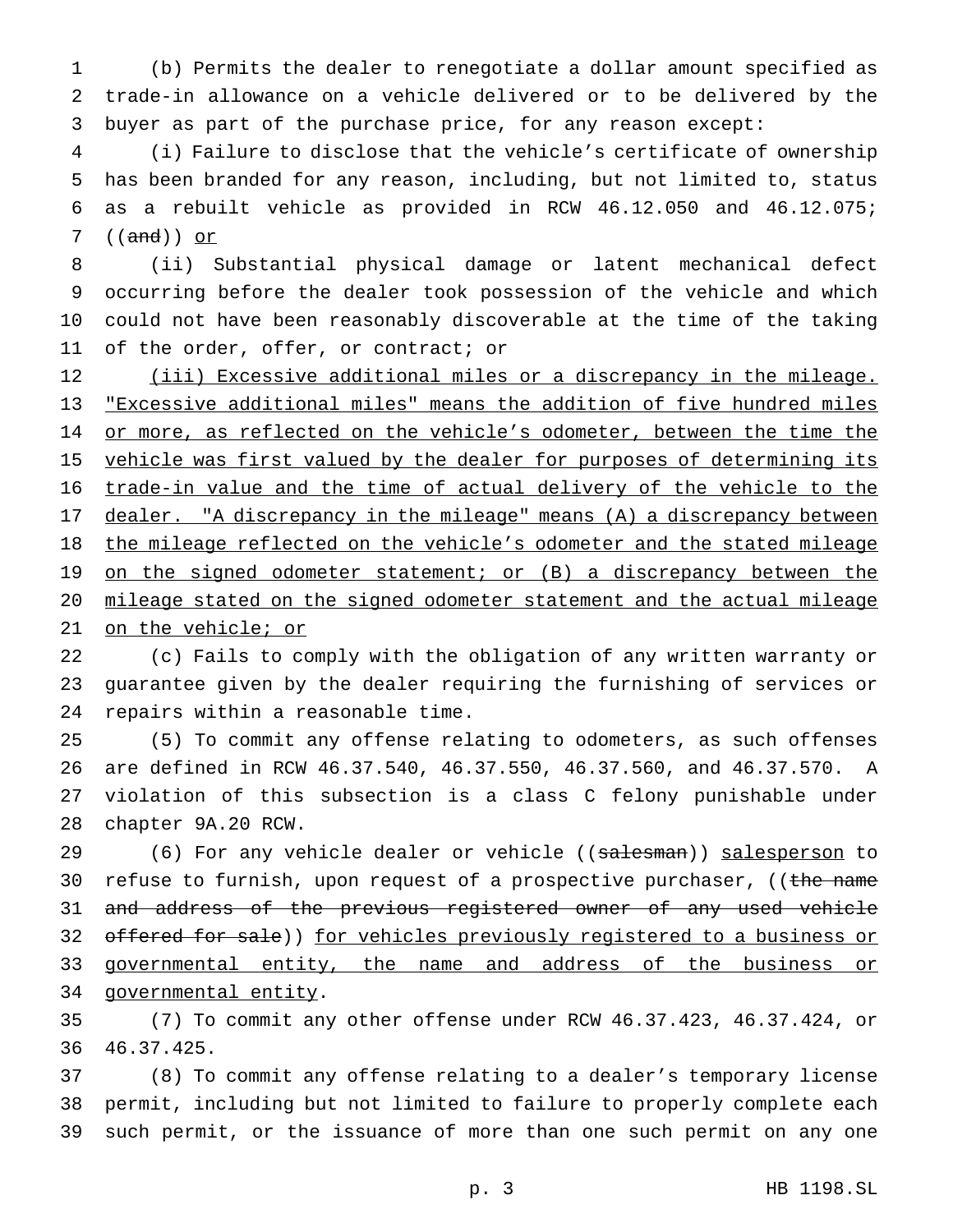1 vehicle. However, a dealer may issue a second temporary permit on a vehicle if the following conditions are met:

 (a) The lienholder fails to deliver the vehicle title to the dealer 4 within the required time period;

(b) The dealer has satisfied the lien; and

 (c) The dealer has proof that payment of the lien was made within two calendar days, exclusive of Saturday, Sunday, or a legal holiday, after the sales contract has been executed by all parties and all conditions and contingencies in the sales contract have been met or otherwise satisfied.

 (9) For a dealer, salesman, or mobile home manufacturer, having taken an instrument or cash "on deposit" from a purchaser prior to the delivery of the bargained-for vehicle, to commingle the "on deposit" funds with assets of the dealer, salesman, or mobile home manufacturer instead of holding the "on deposit" funds as trustee in a separate trust account until the purchaser has taken delivery of the bargained- for vehicle. Delivery of a manufactured home shall be deemed to occur in accordance with RCW 46.70.135(5). Failure, immediately upon receipt, to endorse "on deposit" instruments to such a trust account, or to set aside "on deposit" cash for deposit in such trust account, and failure to deposit such instruments or cash in such trust account by the close of banking hours on the day following receipt thereof, shall be evidence of intent to commit this unlawful practice: PROVIDED, HOWEVER, That a motor vehicle dealer may keep a separate trust account which equals his or her customary total customer deposits for vehicles for future delivery. For purposes of this section, "on deposit" funds received from a purchaser of a manufactured home means those funds that a seller requires a purchaser to advance before ordering the manufactured home, but does not include any loan proceeds or moneys that might have been paid on an installment contract.

 (10) For a dealer or manufacturer to fail to comply with the obligations of any written warranty or guarantee given by the dealer or manufacturer requiring the furnishing of goods and services or repairs within a reasonable period of time, or to fail to furnish to a purchaser, all parts which attach to the manufactured unit including but not limited to the undercarriage, and all items specified in the terms of a sales agreement signed by the seller and buyer.

 (11) For a vehicle dealer to pay to or receive from any person, firm, partnership, association, or corporation acting, either directly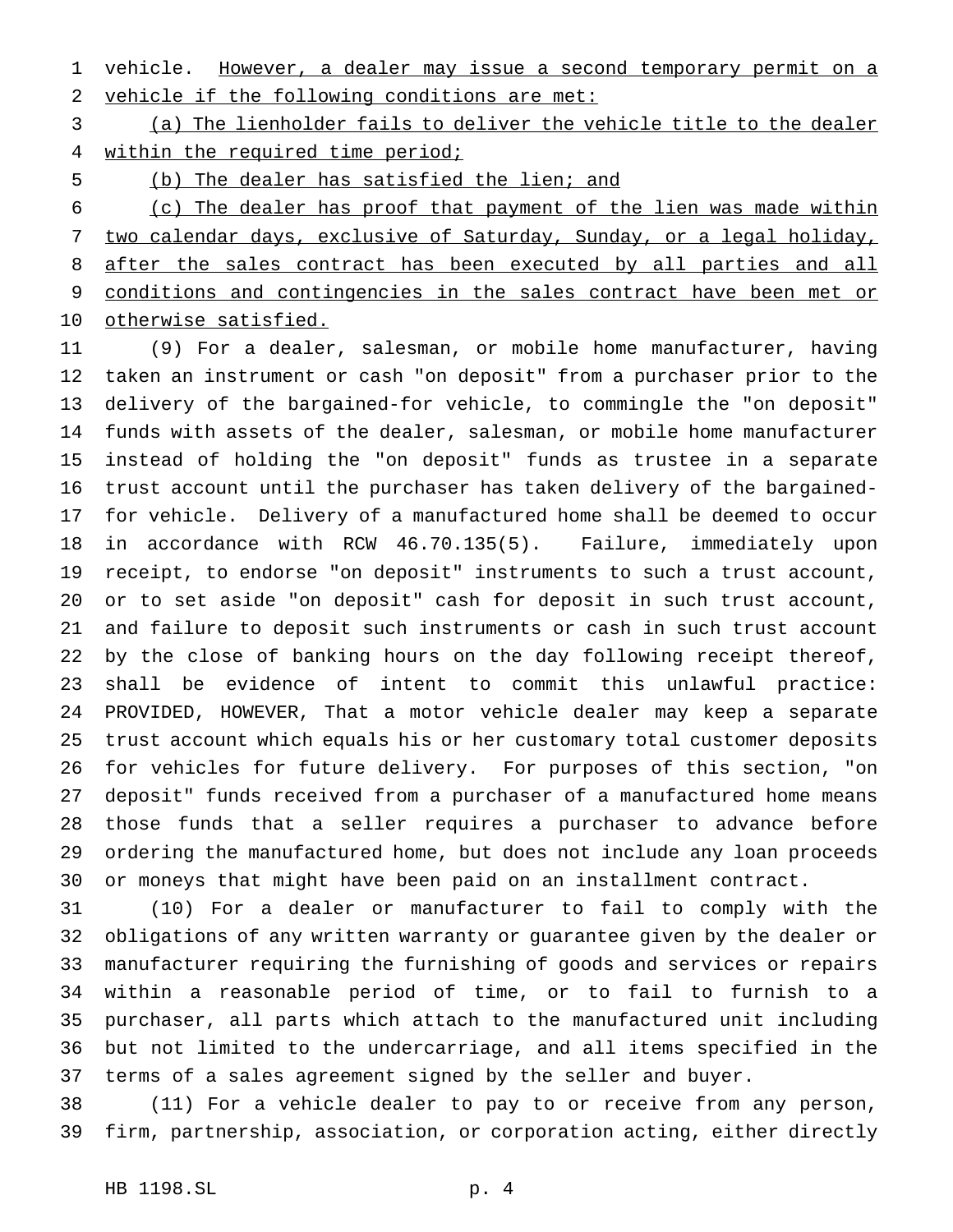or through a subsidiary, as a buyer's agent for consumers, any compensation, fee, purchase moneys or funds that have been deposited into or withdrawn out of any account controlled or used by any buyer's agent, gratuity, or reward in connection with the purchase or sale of a new motor vehicle.

 (12) For a buyer's agent, acting directly or through a subsidiary, to pay to or to receive from any motor vehicle dealer any compensation, fee, gratuity, or reward in connection with the purchase or sale of a new motor vehicle. In addition, it is unlawful for any buyer's agent to engage in any of the following acts on behalf of or in the name of the consumer:

 (a) Receiving or paying any purchase moneys or funds into or out of 13 any account controlled or used by any buyer's agent;

 (b) Signing any vehicle purchase orders, sales contract, odometer statements, or title documents, or having the name of the buyer's agent appear on the vehicle purchase order, sales contract, or title; or

 (c) Signing any other documentation relating to the purchase, sale, or transfer of any new motor vehicle.

 It is unlawful for a buyer's agent to use a power of attorney obtained from the consumer to accomplish or effect the purchase, sale, or transfer of ownership documents of any new motor vehicle by any means which would otherwise be prohibited under (a) through (c) of this subsection. However, the buyer's agent may use a power of attorney for physical delivery of motor vehicle license plates to the consumer.

 Further, it is unlawful for a buyer's agent to engage in any false, deceptive, or misleading advertising, disseminated in any manner whatsoever, including but not limited to making any claim or statement that the buyer's agent offers, obtains, or guarantees the lowest price on any motor vehicle or words to similar effect.

 (13) For a buyer's agent to arrange for or to negotiate the purchase, or both, of a new motor vehicle through an out-of-state dealer without disclosing in writing to the customer that the new vehicle would not be subject to chapter 19.118 RCW. In addition, it is unlawful for any buyer's agent to fail to have a written agreement with 35 the customer that: (a) Sets forth the terms of the parties' agreement; (b) discloses to the customer the total amount of any fees or other compensation being paid by the customer to the buyer's agent for the agent's services; and (c) further discloses whether the fee or any portion of the fee is refundable. The department of licensing shall by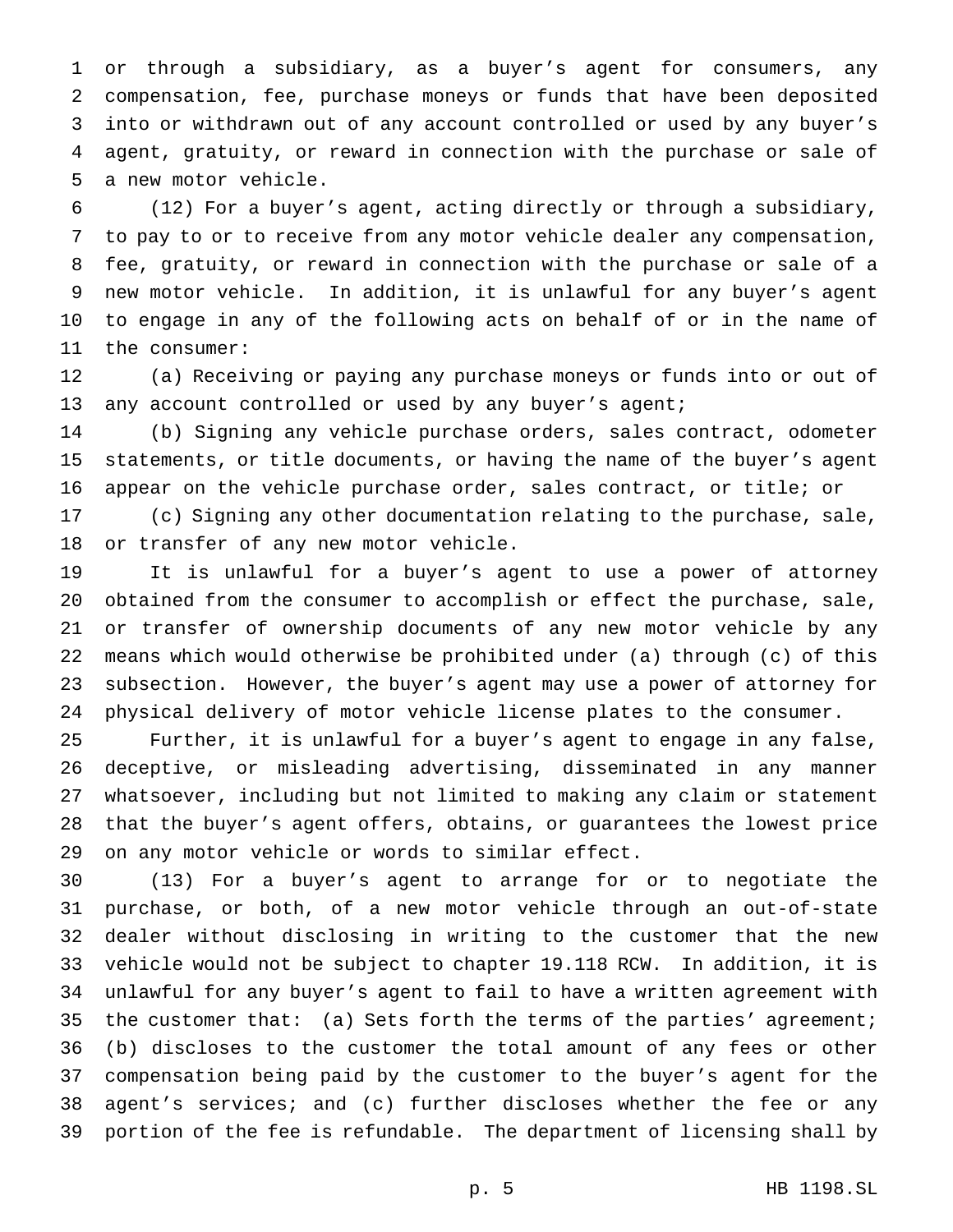December 31, 1996, in rule, adopt standard disclosure language for buyer's agent agreements under RCW 46.70.011, 46.70.070, and this section.

 (14) Being a manufacturer, other than a motorcycle manufacturer governed by chapter 46.94 RCW, to:

 (a) Coerce or attempt to coerce any vehicle dealer to order or accept delivery of any vehicle or vehicles, parts or accessories, or any other commodities which have not been voluntarily ordered by the vehicle dealer: PROVIDED, That recommendation, endorsement, exposition, persuasion, urging, or argument are not deemed to constitute coercion;

 (b) Cancel or fail to renew the franchise or selling agreement of any vehicle dealer doing business in this state without fairly compensating the dealer at a fair going business value for his or her capital investment which shall include but not be limited to tools, equipment, and parts inventory possessed by the dealer on the day he or she is notified of such cancellation or termination and which are still within the dealer's possession on the day the cancellation or termination is effective, if: (i) The capital investment has been entered into with reasonable and prudent business judgment for the purpose of fulfilling the franchise; and (ii) the cancellation or nonrenewal was not done in good faith. Good faith is defined as the duty of each party to any franchise to act in a fair and equitable manner towards each other, so as to guarantee one party freedom from coercion, intimidation, or threats of coercion or intimidation from the other party: PROVIDED, That recommendation, endorsement, exposition, persuasion, urging, or argument are not deemed to constitute a lack of good faith.

 (c) Encourage, aid, abet, or teach a vehicle dealer to sell vehicles through any false, deceptive, or misleading sales or financing practices including but not limited to those practices declared unlawful in this section;

 (d) Coerce or attempt to coerce a vehicle dealer to engage in any practice forbidden in this section by either threats of actual cancellation or failure to renew the dealer's franchise agreement;

 (e) Refuse to deliver any vehicle publicly advertised for immediate delivery to any duly licensed vehicle dealer having a franchise or contractual agreement for the retail sale of new and unused vehicles sold or distributed by such manufacturer within sixty days after such